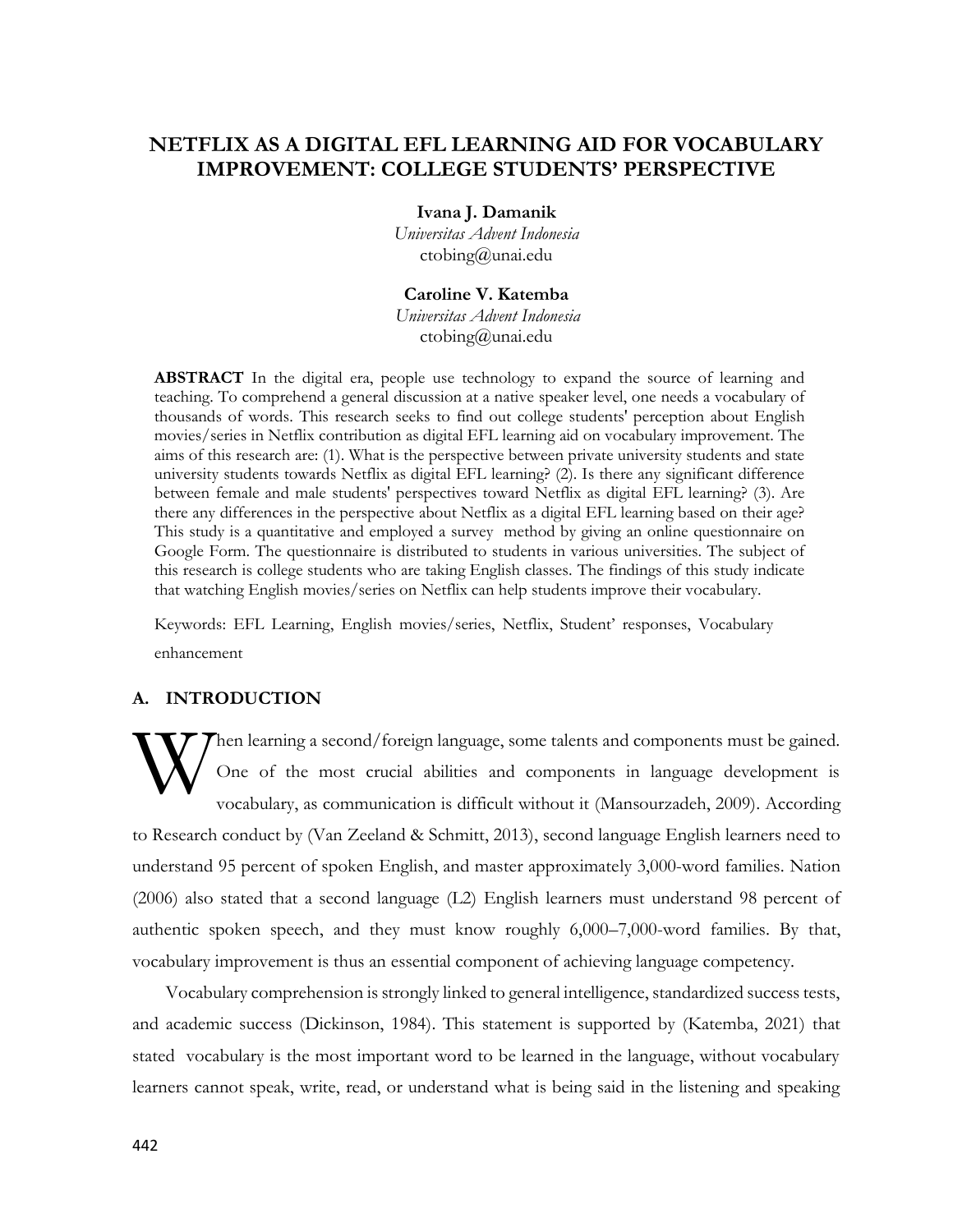process. If we lack vocabulary it may hinder us to understand the words that consisted of the sentences is the most significant word for language learning, without which learners cannot talk, write, read or understand what is spoken in a listening and speaking process." Mansourzadeh (2009) stated that communication in a foreign language cannot take place in any meaningful way unless there are words to express a wide range of meanings, no matter how completely a student learns grammar or how well the sounds of a foreign language are learned. As a result, teaching vocabulary is an important topic that needs more investigation.

Indonesian students starting from kindergarten through university, English is a foreign language that is studied. "Indonesian students often experience problems when learning English, specifically vocabulary, because English differs from Bahasa Indonesia (the Indonesian language) in its structure, pronunciation, and vocabulary" (Katemba, 2019, p. 88). Because the English language model differs from Indonesia, English is still seen as a tough subject for Indonesian students. Therefore, it is needed to use a variety of learning techniques to optimize their chances of acquiring new words. The method is to expose themselves to a lot of L2 input, which will help with vocabulary development. In the process of teaching and learning EFL today, the digital based language learning has been the focus in the classroom (Katemba & Sinuhaji, 2021), particularly during the pandemic covid-19.

Because vocabulary is so essential, various strategies have been used to improve vocabulary, and researchers have discovered a method of learning new vocabulary from previous studies that involve watching English movies. During the outbreak of the pandemic Covid-19, the vast majority of classes were online, and students got used to getting involved in every activity online. Netflix has gained the attention of many university students, and this research is opted to find out that watching English movies through Netflix can improve their language learning, especially vocabulary. It is then urgent to conduct this study that answers these questions: (1). What is the perspective between private university students and state university students towards Netflix as digital EFL learning? (2). Is there any significant difference between female and male students' perspectives toward Netflix as digital EFL learning? (3). Are there any differences in the perspective about Netflix as a digital EFL learning based on their age?

To achieve these research questions, the researchers did a survey study to attain the research aims. It focuses on observable and measurable events involving people, events, or objects, as well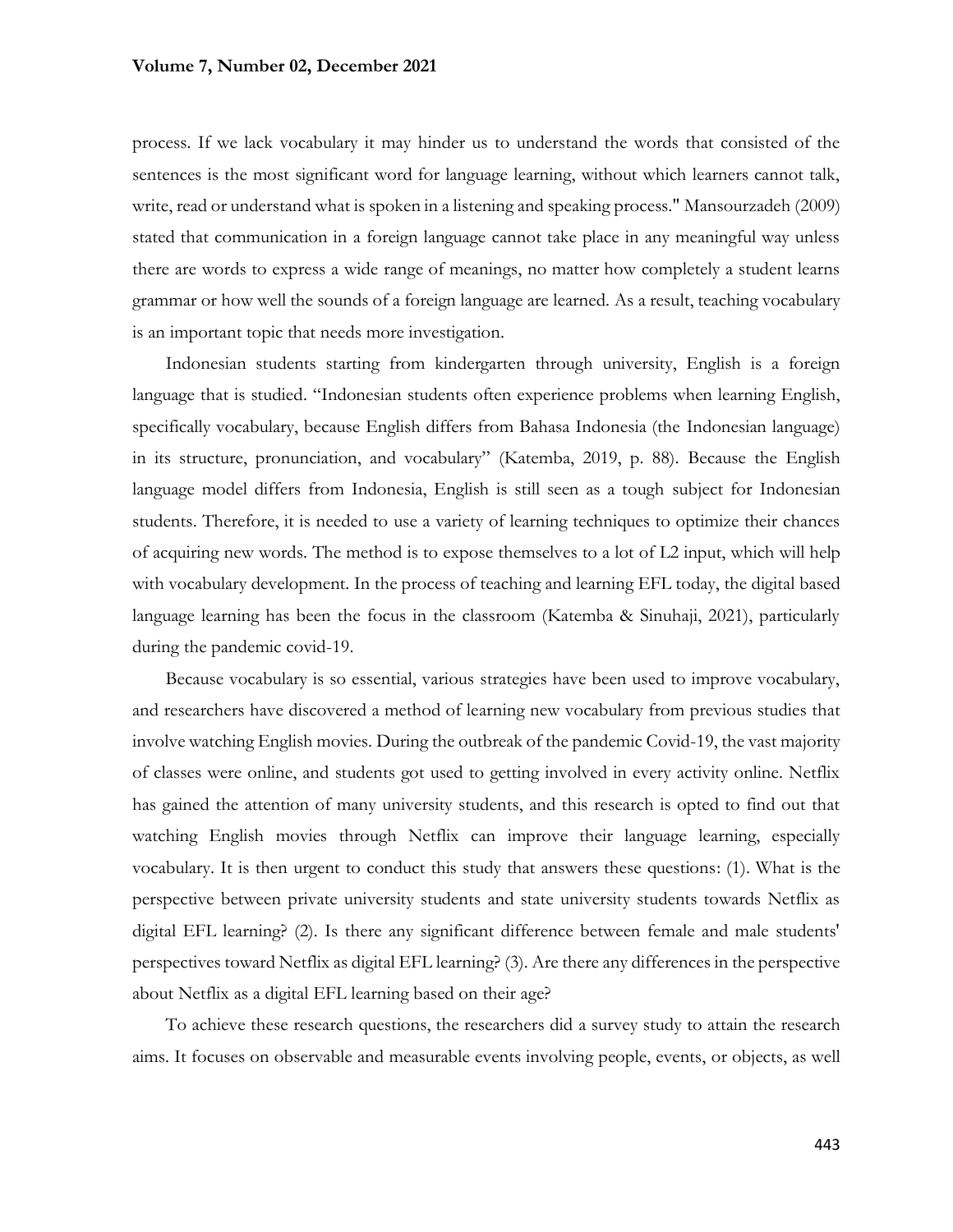as determining the strength of the relationship between variables, which is frequently achieved using statistical tests (Couchman & Dawson, 1995).

### **B. REVIEW OF LITERATURE**

In this era, technology has become an essential element of human life, and it plays a crucial function in education and learning. Katemba (2021) stated that in the globalization era, we cannot escape technology because it has infused into our lives and the educational system. In her study it showed that the students' vocabulary increased significantly upon using the technology in the classroom or during the learning process. The experimental group outperformed the control group. Technology In recent decades, on-demand video streaming such as Netflix has become a worldwide application of everyday life. Netflix has taken television to a whole new level by making it available on-demand and on mobile devices all around the world. (Jenner, 2018). Video libraries on websites contain thousands of titles in different languages and subtitling choices so that even novice learners may enjoy foreign-language content. Popular TV shows are published in whole seasons, leading viewers into compulsive binge-watching. Some of the series' strong appeal makes them not only accessible but also motivating language learning materials. Furthermore, The language features in Netflix can help language learners of all levels (Alm, 2019). A study conducted by Dizon & Thanyawatpokin, (2021), on "Language learning with Netflix: Exploring the effects of dual subtitles on vocabulary learning and listening comprehension", their result showed that the L1 subtitles and dual subtitles groups outperformed the L2 captions group in terms of vocabulary learning, while the participants who watched the episode with dual subtitles outperformed the other two groups in terms of listening comprehension. These findings imply that L1 subtitles, either alone or in conjunction with L2 captions, are critical for supporting vocabulary learning and comprehension of video. Further, Türkmen, (2020) conducted a study on "Utilising digital media as a second language (L2) support: A case study on Netflix with translation applications" to 150 Turkish students who are Netflix programs' audiences, and they were asked whether Netflix could help improve foreign language competence. The result showed that Netflix programs, as a video-film category, have been determined to contribute to the development of the second language. As a result, by using it in a controlled manner, Netflix may help with foreign language competence. Therefore, the researcher was interested to see the perspective of the Indonesian tertiary students regarding Netflix and their English vocabulary learning, since Netflix has attracted millions of viewers.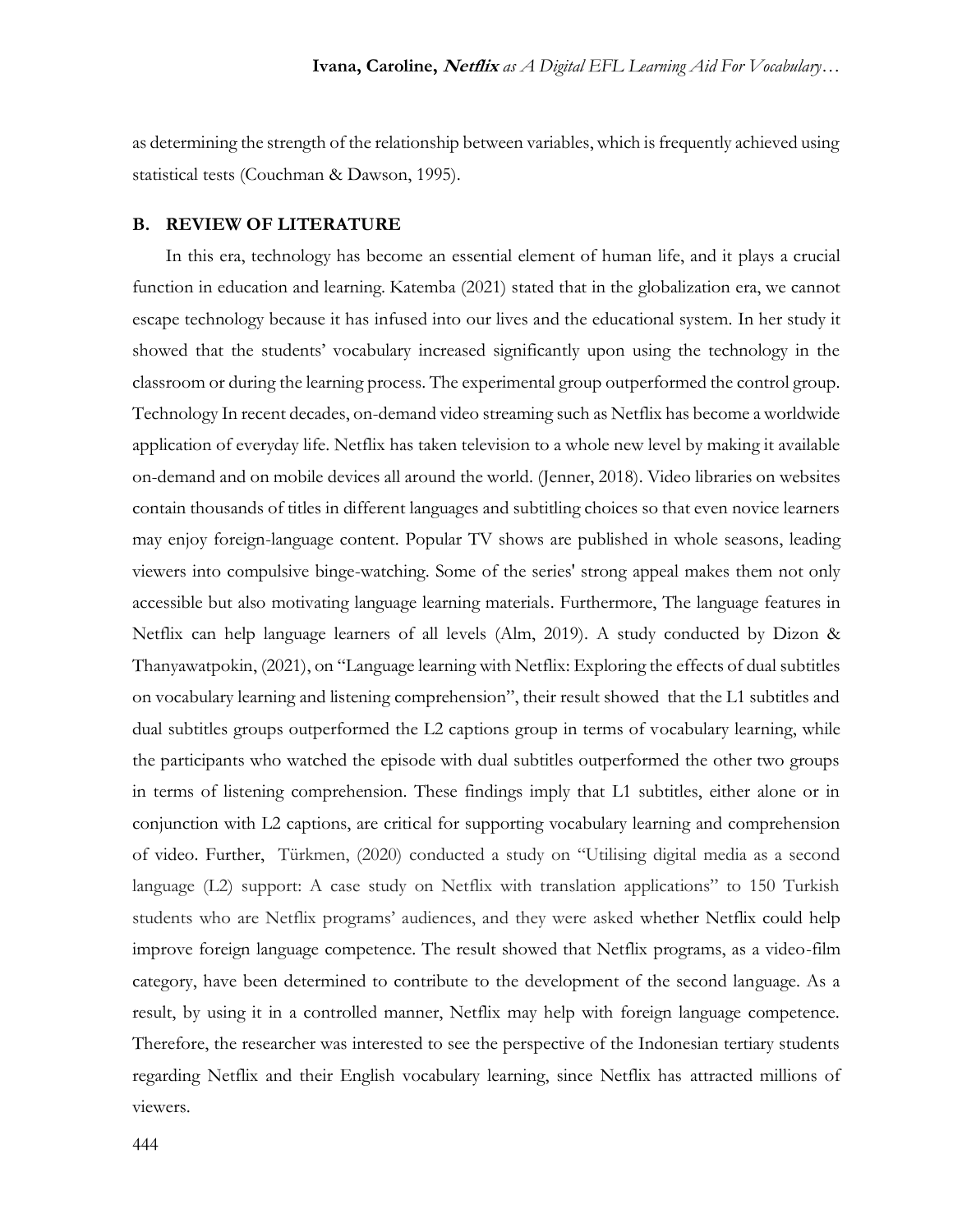Goctu (2017); Katemba & Wei (2018), investigated foreign language (EFL) students' attitudes and awareness of the use of English movies in the classroom as a means of improving their second language (L2) skills. The study's findings indicate that college students had good attitudes regarding using movies in their classrooms to improve their language abilities. As a result, introducing Netflix to class might open the way for a new educational method that uses the streaming service as a Language Learning plan. This research is notable for teachers who want to employ movies in their courses to help their students enhance their foreign language skills. Ayu (2020) stated that online movies can help students learning English easily anytime and anywhere.

### **C. METHOD**

This study was conducted with inter-mediate university-level students who enrolled in English classes. Researchers select a sample of respondents from the general population and ask them standardized questions in survey research. This method was employed by the researchers to learn about the students' perspectives toward Netflix as a second language learning aid to improve vocabulary.

The main instrument used in this study was a questionnaire with a self-designed survey. The questions were read by the participants in this study, they understand what was intended, and after that wrote down their answers. Thirty questions were asked in this study, and five responses were provided on a linear scale: Strongly disagree, Disagree, Neutral, Agree, and Strongly Agree. In this questionnaire, researchers use both positive and negative statements.

The questions were given to the sample by the researcher using Google form throughout the questionnaires. There are 30 questions include negative and positive questions. The researcher requested the students to be honest in their responses to the questionnaire. Therefore, based on the result above, it shows that the calculation from 60 respondents, 14 people is a private university student and 46 people is a state university student. The percentage of students of a private university is 23.3% while a student of a state university is 76.7%, of which 76.7% of them compose of female and 23.3% are male.

The instrument's validity and reliability were assessed during the pilot test. As research instruments, researchers utilized items that were both valid and reliable. An instrument's validity can be determined according to Arikunto (2012):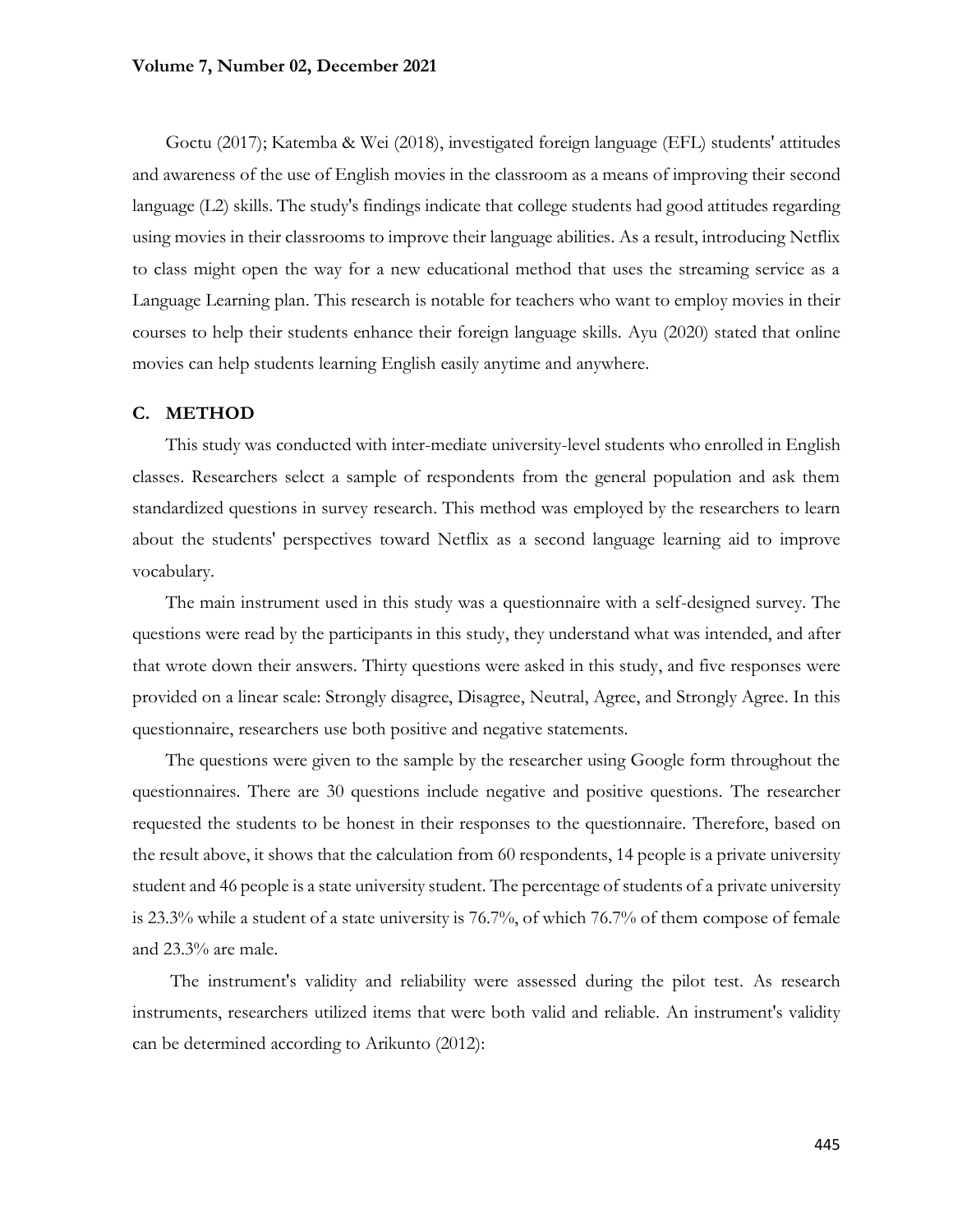$$
\mathcal{F}_{xy} = \frac{n\Sigma XY - (\Sigma X)(\Sigma Y)}{\sqrt{\{n\Sigma X^2 - (\Sigma X)^2\} \{n\Sigma Y^2 - (\Sigma Y)^2\}}}
$$

Where:

 $r_{xy}$  : correlation coefficient

 $n$  : number of subjects

 $x$  : item score

y : total score



| <b>Reliability Statistics</b> |            |  |  |  |
|-------------------------------|------------|--|--|--|
| Cronbach's Alpha              | N of Items |  |  |  |
|                               | .867<br>31 |  |  |  |

According to the table above, the Cronbach's Alpha value is 0.858 or 85 percent, which is more than 0.50 or 50 percent. It means that the questions on the list are trustworthy.

|  | Table 2: Validity criteria |  |
|--|----------------------------|--|
|  |                            |  |

| $\mathbf{r}$ xy | Interpretation |
|-----------------|----------------|
| $\leq 0.00$     | Not Valid      |
| $0.00 - 0.19$   | Very Low       |
| $0.20 - 0.39$   | Low            |
| $0.40 - 0.59$   | Moderate       |
| $0.60 - 0.79$   | High           |
| $0.80 - 1.00$   | Very High      |

According to Arikunto (2012), an instrument is trustworthy if the test provides the same result after being tested by many times. As a result, it is acceptable to gather the necessary data.

The following is the formula that is used to find the reliability of the instrument:

$$
r_{11} = \left(\frac{n}{n-1}\right) \left(\frac{S^2 - \sum pq}{S^2}\right)
$$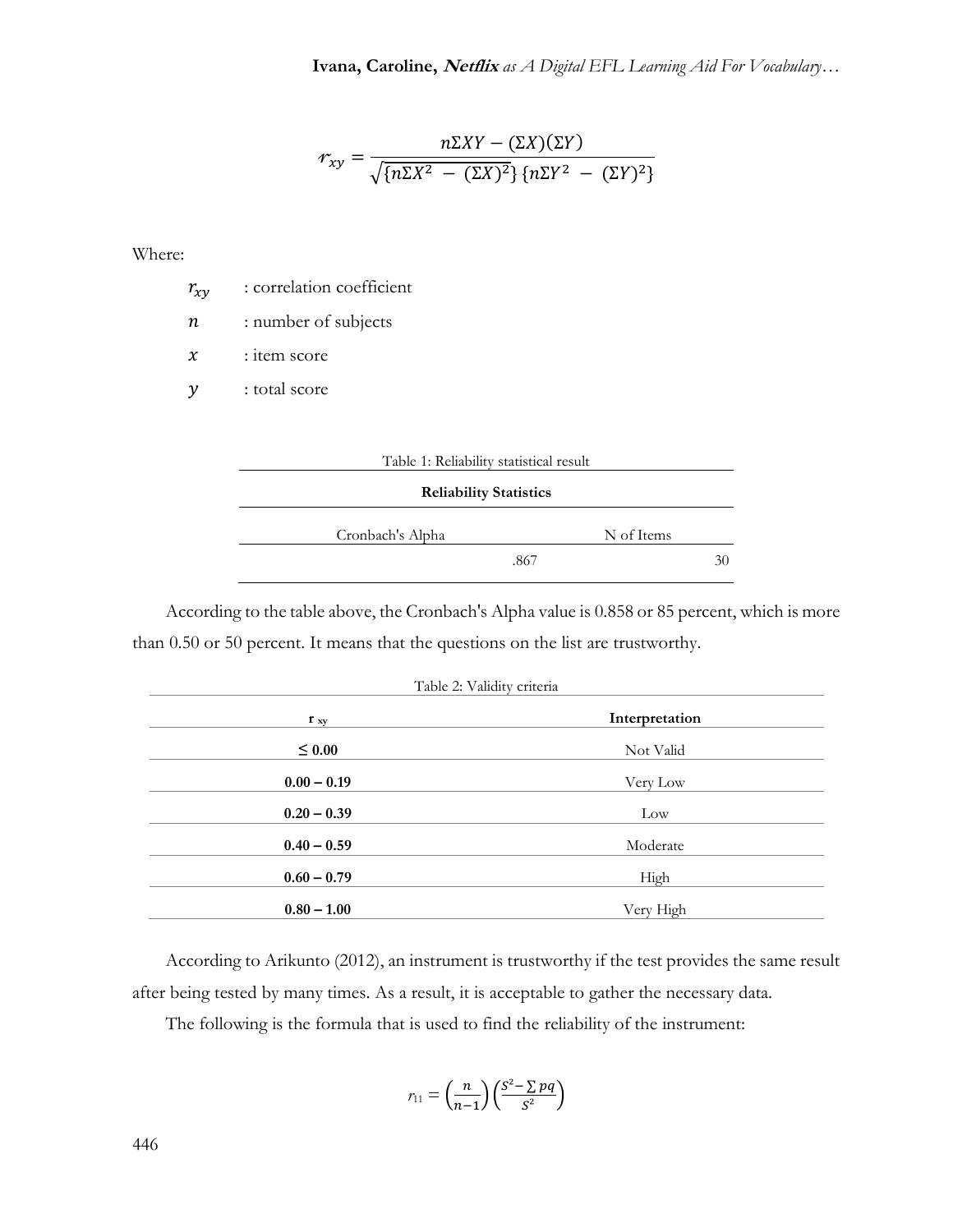Where :

| $r_{11}$ | : reliability of all test                                 |
|----------|-----------------------------------------------------------|
| n        | : total number of question                                |
|          | : subject proportion for the right answer                 |
|          | : subject proportion for the wrong answer ( $q = 1 - p$ ) |
| $S^2$    | : standart deviation of the test                          |
|          | : The result of $p$ times $q$                             |

The table below shows the classification of the reliability coefficient:

| Table 3: Classification of reliability |                |  |  |
|----------------------------------------|----------------|--|--|
| Amount of $r_{11}$                     | Interpretation |  |  |
| $r_{11} \leq 0.50$                     | Very low       |  |  |
| $0.50 - 0.65$                          | Low            |  |  |
| $0.66 - 0.79$                          | High           |  |  |
| $0.80 - 0.99$                          | Very high      |  |  |

# **D. FINDINGS AND DISCUSSION**

The researcher tallied the data in Excel to determine the number of students who responded to each statement. The following table provides a summary of the data tallied.

| Table 4: Summary of the data tallying |                |                                                                                                                                                                        |  |
|---------------------------------------|----------------|------------------------------------------------------------------------------------------------------------------------------------------------------------------------|--|
| <b>Student's Perception</b>           |                | 95% of students agreed that Netflix is easy to access                                                                                                                  |  |
|                                       | 2              | 84% of students agreed that watching English movies/series on Netflix is<br>more enjoyable than watching them on other SVoD services<br>(Subscription Video on Demand) |  |
|                                       | 3              | 88% of Students agreed that watching English movies/series on Netflix<br>can help them improve their English in everyday situations.                                   |  |
|                                       | $\overline{4}$ | 73% of students agreed that their second language (L2) learning<br>effectiveness was enhanced because of Netflix                                                       |  |
|                                       |                |                                                                                                                                                                        |  |
| <b>Enhancing Vocabulary</b>           | 5              | 89% of students agreed that watching English movies/series can help<br>them learn many words.                                                                          |  |
|                                       | 6              | 52% of students agreed that they comprehend when they watch movies or<br>television shows with English subtitles.                                                      |  |
|                                       |                | 68% of students agreed that they can distinguish between words. For<br>example, the words 'big' and 'huge'                                                             |  |
|                                       | 8              | 89% when students who watch English movies or series, all agree that<br>they want to understand the meaning.                                                           |  |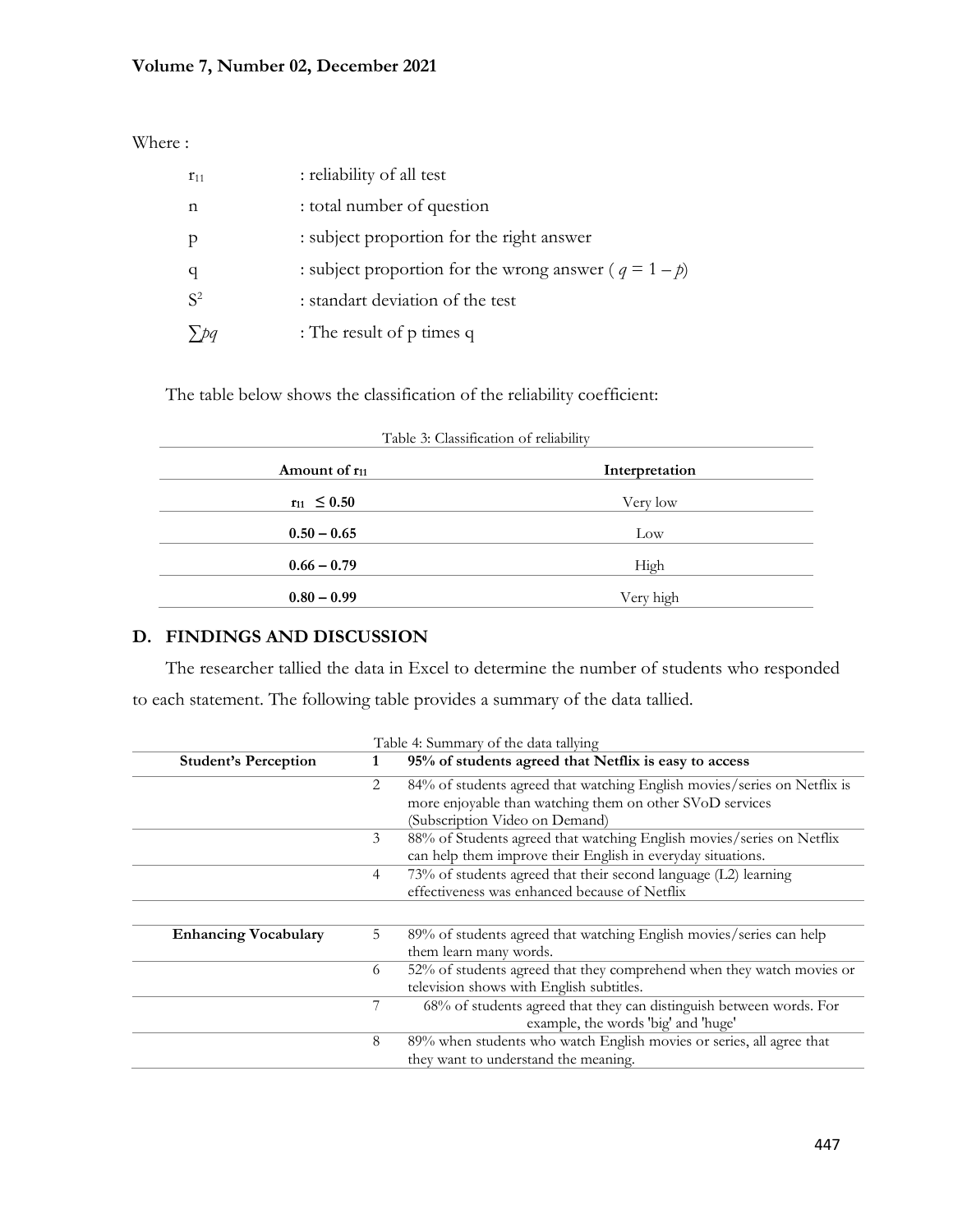|                                        | 9  | 62% of students agreed that when they see themselves using English                 |
|----------------------------------------|----|------------------------------------------------------------------------------------|
|                                        |    | successfully in the future, they sometimes have numerous vivid mental              |
|                                        |    | pictures and/or sounds of events.                                                  |
|                                        | 10 | 46% of students agreed that after watching Netflix, they improved their            |
|                                        |    | vocabulary in their English tests.                                                 |
|                                        | 11 | 65% of students agreed that they comprehend every word when the                    |
|                                        |    | teacher talks in English after watching Netflix,.                                  |
|                                        | 12 | 81% of students agreed that watching Netflix movies/series helps them              |
|                                        |    | enhance their vocabulary.                                                          |
|                                        | 13 | 83% of students agreed that they learned a lot of vocabulary from the              |
|                                        |    | listening material they listened to while watching Netflix movies/series.          |
|                                        |    |                                                                                    |
| The Knowledge of Learning              | 14 | 85% of students agreed that watching English movies/series with                    |
| <b>Background through</b>              |    | subtitles helps them acquire vocabulary.                                           |
| movies/series watch on the             |    |                                                                                    |
| Netflix                                |    |                                                                                    |
|                                        | 15 | 56% of students agreed to take notes on vocabulary from English                    |
|                                        |    | movies/series they watched.                                                        |
|                                        | 16 | 75% of students agreed that watching movies/series and trying to recall            |
|                                        |    | terms regularly helped them improve vocabulary.                                    |
|                                        | 17 | 43% of students agreed that they were concerned about the tough words              |
|                                        |    | they discovered when reading or listening and that they did not pass them.         |
|                                        |    | 67% of students agreed that they test their vocabulary knowledge using             |
|                                        | 18 | online exercises.                                                                  |
|                                        |    |                                                                                    |
|                                        | 19 | 63% of students decided to use a new word in a phrase to help them<br>remember it. |
|                                        | 20 | 59% of students agreed that when studying, they say their words aloud.             |
|                                        |    |                                                                                    |
|                                        |    |                                                                                    |
| <b>Personal Feelings and Attitudes</b> | 21 | 71% of students prefer watching English movies/series using Netflix.               |
| of Students Toward English             |    |                                                                                    |
| Movies/Series on Netflix               |    |                                                                                    |
|                                        |    |                                                                                    |
|                                        | 22 | 73% of students prefer to watch English movies/series on Netflix if they           |
|                                        |    | have free time.                                                                    |
|                                        | 23 | 46% of students were afraid to apply what they have learned from                   |
|                                        |    | Netflix's English movies/series by having a conversation with an English           |
|                                        |    | speaker using new words.                                                           |
|                                        | 24 | 87% of students agreed that improving vocabulary from Netflix's English            |
|                                        |    | movies/series is an interesting way.                                               |
|                                        | 25 | 37% of students prefer books over Netflix's English movies/series for              |
|                                        |    | learning vocabulary.                                                               |
|                                        | 26 | 71% of students agreed that it is easier learning a new vocabulary via             |
|                                        |    | Netflix English movies/series                                                      |
|                                        | 27 | 64% of students agreed that English movies/series from Netflix should              |
|                                        |    | be included in EFL classes.                                                        |
|                                        | 28 | 80% of students all agreed Netflix English movies/series are an excellent          |
|                                        |    | resource for teaching English vocabulary                                           |
|                                        | 29 | 86% of students agreed that a movie review motivates students more than            |
|                                        |    |                                                                                    |
|                                        |    | a book review.                                                                     |
|                                        | 30 | 84% of students agreed that watching English movies/series on Netflix is           |
|                                        |    | useful to their English learning.                                                  |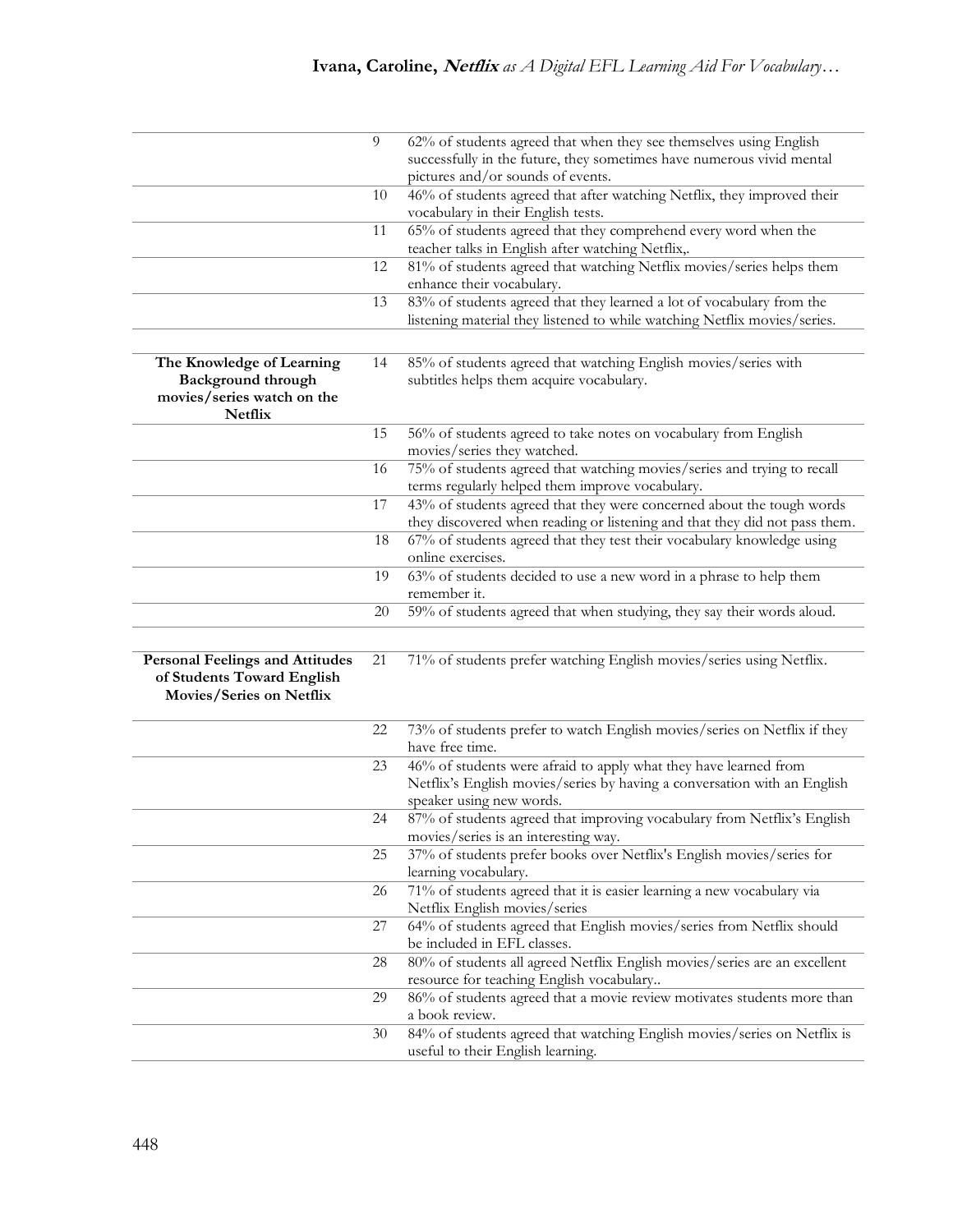From this student perception variable, we can conclude that the majority of students agreed that Netflix is easy to access and they enjoy watching movies/series using Netflix. In the second variable, the majority of students stated that they learned a lot of vocabulary from the listening material they watched in Netflix movies/series and that they could tell slight distinctions between words. They are also understood when the teacher speaks in English after been exposed to Netflix.

The knowledge of learning background through movies/series they watch on Netflix was shown in the third variable where mostly, they remember the new word from movies/series from Netflix repeatedly, and only 43% of them that is still worried about the difficult word they found in English. Personal feelings and attitudes of students about English movies/series in Netflix were shown in variable 4 where the result is the majority of the students said that learning vocabulary via Netflix's English movies/series is an exciting method to acquire vocabulary, and they prefer to watch an English movie/series on Netflix if they have spare time to relax.

Based on table 4, the affective response describes how students react to watching English movies/series on Netflix to acquire new vocabulary. Students' feelings and thoughts on the usage of Netflix's English movies/series are the topics of this answer. To compare the statistic of both student categories, it will state in Table 4.

| Table 4: Descriptive statistic for comparing private and state college student |    |        |                       |  |
|--------------------------------------------------------------------------------|----|--------|-----------------------|--|
|                                                                                |    | Mean   | <b>Std. Deviation</b> |  |
| <b>Private</b>                                                                 |    | 119.86 | 13.231                |  |
| <b>State</b>                                                                   | 46 | 116.61 | 14.047                |  |

The mean scores of private and state college students were: private students  $(M = 119.86)$  and state college students ( $M = 116.61$ ), respectively, as shown in Table4. In terms of vocabulary learning, the respondents from both groups appeared to be almost identical; nevertheless, private college students performed somewhat better than state college students. The data were subjected to the independent samples t-test to assess the significance of the difference in mean scores between private and state college students. The results of the t-test are shown in table 5.

Table 5: Independent-samples t-test for private and state college student **Levene's test for Equality Variances T-test for equality of means** F Sig.  $\qquad \qquad$  t Sig. (2-tailed)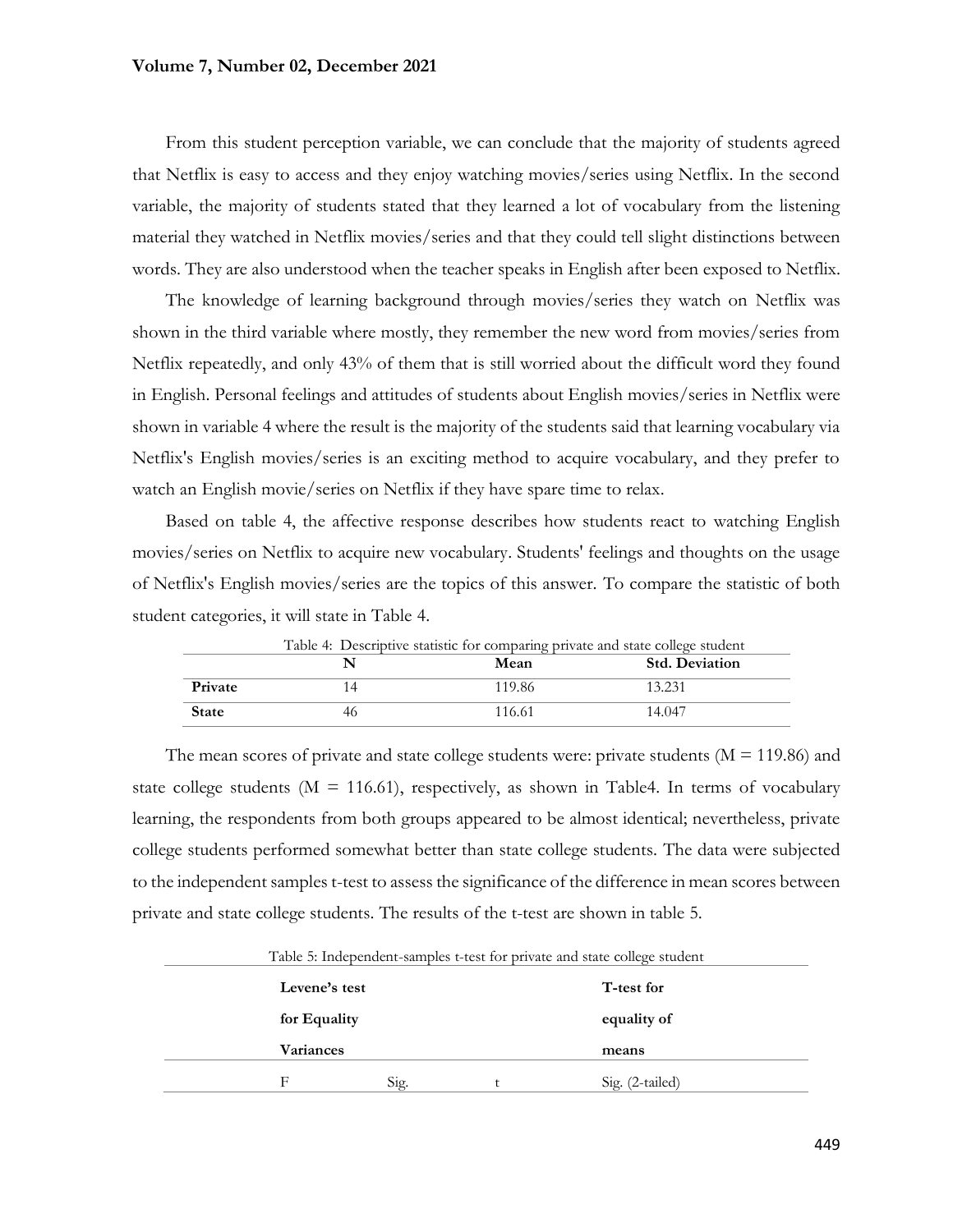| Equal         | .213 | .646 | .767 | .446 |  |
|---------------|------|------|------|------|--|
| variances     |      |      |      |      |  |
| assumed       |      |      |      |      |  |
| Equal         |      |      | .793 | .436 |  |
| variances not |      |      |      |      |  |
| assumed       |      |      |      |      |  |

According to Table 5, there was no statistically significant difference in mean scores between private and state college students. This is due to the value above the stated level of significance (0.05). As a result, the two mean scores were not statistically different, and the second null hypothesis was confirmed: there is no significant difference among the private and the state universities of the students.

|        | Table 6: Descriptive statistics of male and female students. |                               |        |  |
|--------|--------------------------------------------------------------|-------------------------------|--------|--|
|        | N                                                            | <b>Std. Deviation</b><br>Mean |        |  |
|        |                                                              |                               |        |  |
| Male   | 14                                                           | 121.50                        | 14.717 |  |
| Female | 46                                                           | 116.11                        | 9.646  |  |
|        |                                                              |                               |        |  |

Table 6 shows that the mean scores of the male and female students were  $(M = 121.50)$  and  $(M = 116.11)$ . In terms of acquiring vocabulary, the respondent of both groups appeared to be slightly different; however, the male students performed slightly better than the female students. An independent samples t-test was used to assess if there was a significant difference between the mean scores of male and female students. The t-test findings are shown in Table 7.

| Table 7: Independent-samples t-test for male and female student |                               |      |                           |                 |  |
|-----------------------------------------------------------------|-------------------------------|------|---------------------------|-----------------|--|
|                                                                 | Levene's test<br>for Equality |      | T-test for<br>equality of |                 |  |
|                                                                 | <b>Variances</b>              |      |                           | means           |  |
|                                                                 | F                             | Sig. |                           | Sig. (2-tailed) |  |
| Equal                                                           | 1.343                         | .251 | $-1.285$                  | .204            |  |
| variances                                                       |                               |      |                           |                 |  |
| assumed                                                         |                               |      |                           |                 |  |

Table 7: Independent-samples t-test for male and female student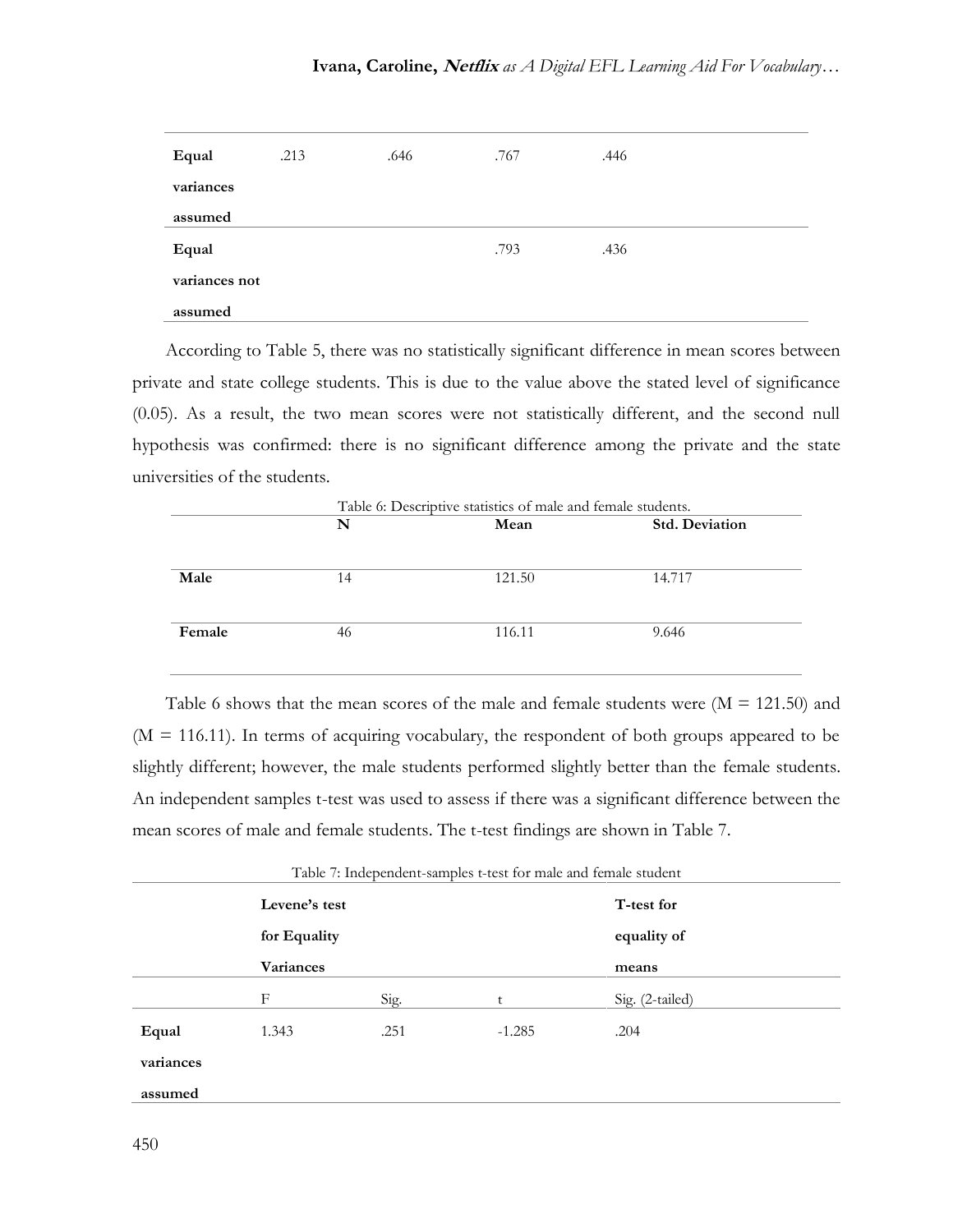| Equal         | $-1.600$ | .119 |
|---------------|----------|------|
| variances not |          |      |
| assumed       |          |      |

As shown in table7, the difference between the mean and median scores of private college respondents and state college respondents was not statistically significant. This is because the value is above the specified significance (0.05). Thus, the results of the two mean scores were not statistically different, and the second null hypothesis, that there is no statistical difference between male and female students, was confirmed.

|               | Table 8: Descriptive statistic for comparing the age of the student |        |                       |  |  |
|---------------|---------------------------------------------------------------------|--------|-----------------------|--|--|
|               |                                                                     | Mean   | <b>Std. Deviation</b> |  |  |
| 17-20 years   | 50                                                                  | 117.56 | 14.531                |  |  |
| $21-25$ years | 10                                                                  | 116.40 | 10.058                |  |  |

According to table 8, the student's mean scores who are  $17-20$  years old were  $(M = 117.56)$ and 21-25 years old were  $(M = 116.40)$ , respectively. In terms of learning vocabulary, both sets of respondents appeared to be almost identical; however, the 17-20 years old students performed marginally better than the 21-25 years old students. An independent samples t-test was conducted on the data to determine the significant difference between the mean scores of students at private and state colleges. The t-test findings are shown in table 9.

| Table 9. Interpendent-samples t-test for the age of the student. |               |      |             |                 |  |  |  |
|------------------------------------------------------------------|---------------|------|-------------|-----------------|--|--|--|
|                                                                  | Levene's test |      | T-test for  |                 |  |  |  |
|                                                                  | for Equality  |      | equality of |                 |  |  |  |
|                                                                  | Variances     |      | means       |                 |  |  |  |
|                                                                  | F             | Sig. | t           | Sig. (2-tailed) |  |  |  |
| Equal                                                            | 2.142         | .149 | .240        | .811            |  |  |  |
| variances                                                        |               |      |             |                 |  |  |  |
| assumed                                                          |               |      |             |                 |  |  |  |
| Equal                                                            |               |      | .306        | .763            |  |  |  |
| variances not                                                    |               |      |             |                 |  |  |  |
| assumed                                                          |               |      |             |                 |  |  |  |

Table 9: Independent-samples t-test for the age of the student.

Between the mean score of 17-20 years old students and 21-25 years old students, there was no statistically significant difference as shown in table 9. This is because the value is above the set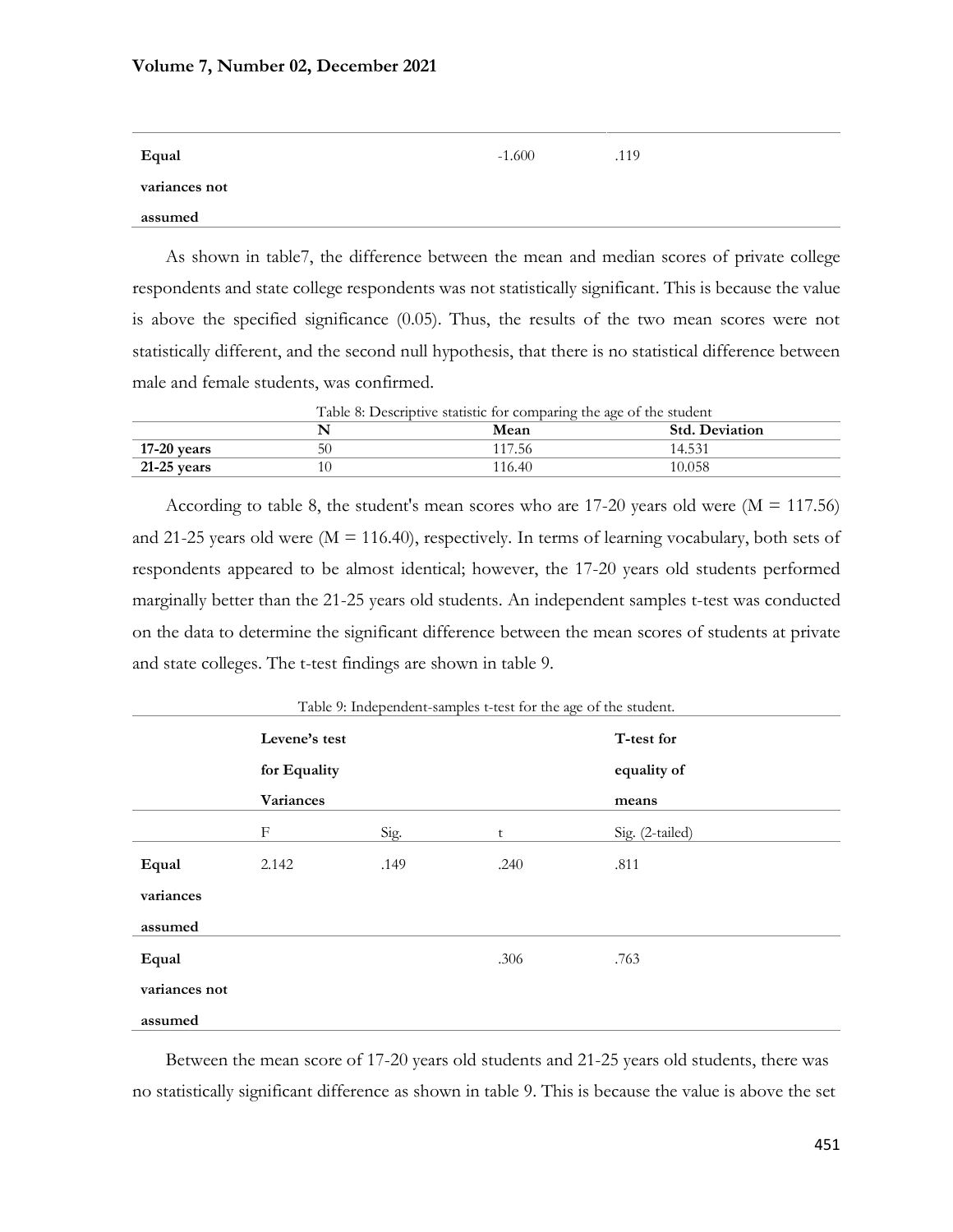level of importance (0.05). As a result, the two mean scores were not statistically different, and the second null hypothesis, that there is no significant difference in the ages of the students, was verified.

The study aimed to test the hypotheses in an experimental setting; hence, the study's focus was on the following hypotheses: 1) There is no significant different perspective between private college students and state college students toward Netflix movies/series on vocabulary improvement. Even though their English learning was at the same level, but the result is slightly different. 2) Gender has no significant effects on improving vocabulary using Netflix movies/series; This statement is supported by the other research that said gender has no significant effect on learning English among EFL Learners (Iranmanesh et al., 2018). Hsu, (2019) also proves in the research he conducts about students learning achievement in vocabulary. The result showed that there was no different significance in the students' learning outcomes based on their gender. 3) There is no significant difference between 17-20 years old students 21-25-year-old students toward Netflix as a learning aid in improving vocabulary. Barjesteh (2018) supported this statement by saying that there was no statistically significant difference in the performance of vocabulary acquisition between the young and old groups. It should be noted that the research described here was conducted with 60 college students as responders, with the vast majority of the students are from the local country- Indonesia. As a result, we cannot guarantee that the same results would be produced elsewhere. Additional research is needed to see if this pattern of limited English vocabulary learning is common in other countries.

The result of data analysis revealed that movies/series helped increase vocabulary among college students. Netflix movies/series are regarded as one of the finest ways for learning vocabulary with many benefits and advantages no matter whether the student is from a private or state university, the gender or age are the student's don differ. On other hand, Katemba & Ning (2018) in her research also stated that subtitled English movie makes vocabulary learning easier for the student. According to the research finding conducted by Ramazan Goctu (2017), including movies in language learning is not only beneficial for EFL students, but it also increases selfmotivation and provides an engaging educational experience. Albiladi et al., (2018) in their research state that almost all adult language learners said that watching English movies to learn the language is useful since the movies represent real-life language spoken by native speakers. The respondents tended to believe that the language used in movies is lifelike, real, and presently, it is used to produce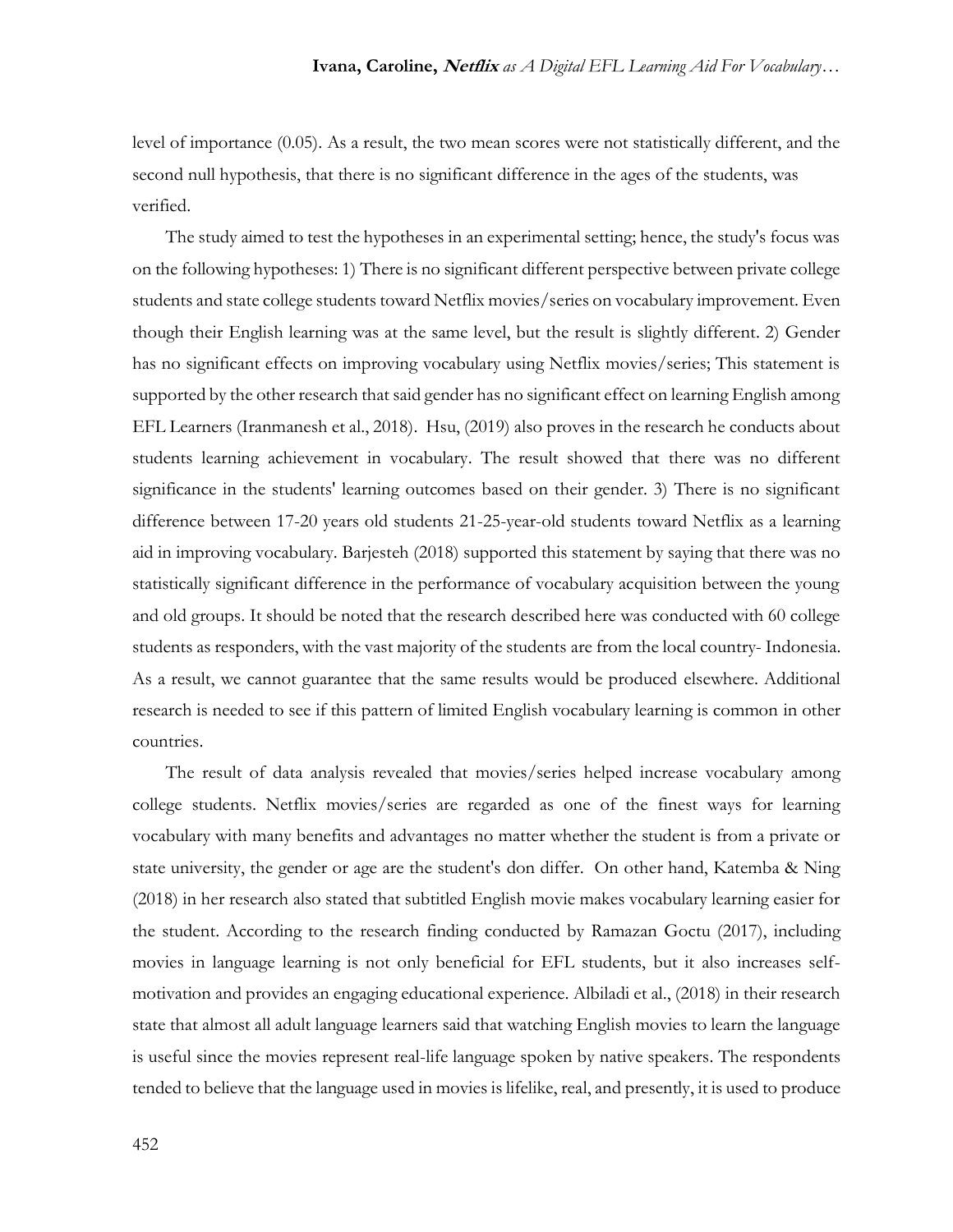movies as authentic linguistic sources. In the study conducted by Jayasudha et al., (2021) students feel that watching English movies, especially those with subtitles, can help them learn the language. Aside from that, the students' responses indicate that they believe that English films are enjoyable and engaging.

### **E. CONCLUSION**

Based on the previous data discussed, it can answer to the following questions 1). What is the perspective between private university students and state university students towards Netflix as digital EFL learning? The data in Table 4 showed that the mean scores of students from private university ( $M = 119.86$ ) and state university ( $M = 116.61$ ). In terms of vocabulary learning, the respondents from both groups appeared to be almost identical; nevertheless, private college students performed somewhat better than state university students. Data in table 5 showed that there is no significant difference among the private and the state universities of the students'perspective. (2). Is there any significant difference between female and male students' perspectives toward Netflix as digital EFL learning? Data in table 7 showed that the two mean scores were not statistically different, and the second null hypothesis, that there is no statistical difference between male and female students, was confirmed. (3). Are there any differences in the perspective about Netflix as a digital EFL learning based on their age? There is no significant difference between 17-20 years old students 21-25-year-old students toward Netflix as a learning aid in improving vocabulary (table 9). Another interesting response of the students, it may be inferred that some college students have a limited vocabulary. There are 43% of students who agreed that they were concerned about the tough words they discovered when reading or listening and that they did not pass them. Then, 37% of students prefer books over Netflix's English movies/series for learning vocabulary. As a result, students require an efficient method to help them in the acquisition of new vocabulary. 89% of students agreed that watching English movies/series can help them learn a lot of vocabulary. And 81% of students agreed that they like to improve their vocabulary through watching Netflix movies/series. Similarly, 84% of students believed that watching English movies/series on Netflix is useful to learning English.

In a nutshell, acquiring new vocabulary through Netflix English movies/series provides students with an interesting approach to learning new vocabulary. They can interestingly improve their vocabulary. So, watching English movies/series on Netflix will assist students in improving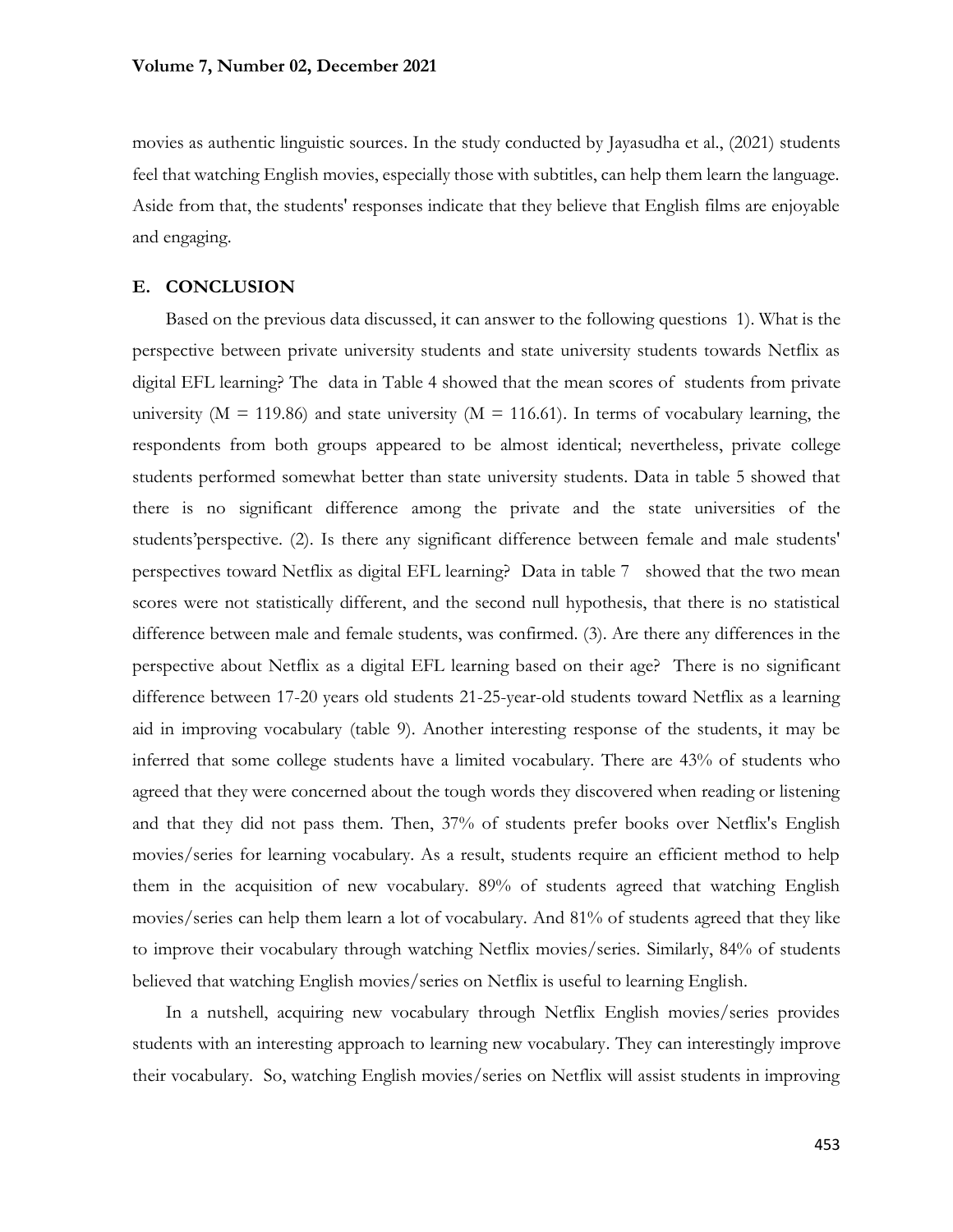their vocabulary easier, besides the students enjoy the movie watching, music and that makes the atmosphere of learning enjoyable.

## **REFERENCES**

- Albiladi, W. S., Abdeen, F. H., & Lincoln, F. (2018). Learning English through Movies: Adult English Language Learners' Perceptions. *Theory and Practice in Language Studies*, *8*(12), 1567. https://doi.org/10.17507/tpls.0812.01
- Alm, A. (2019). Piloting Netflix for intra-formal language learning. *CALL and Complexity – Short Papers from EUROCALL 2019*, *2019*(2019), 13–18. https://doi.org/10.14705/rpnet.2019.38.979
- Arikunto. (2012). Prosedur Penelitian Suatu Pendekatan Praktik. Edisi Revisi 6. Jakarta: Rineka Cipta
- Ayu, M. (2020). Online Learning: Leading e-Learning at Higher Education. *The Journal of English Literacy Education: The Teaching and Learning of English as a Foreign Language*, *7*(1), 47–54. https://doi.org/10.36706/jele.v7i1.11515
- Barjesteh, H., & Farsi, L. (2018). Theory and Practice in Language Studies. *Theory and Practice in Language Studies*, *8*(2), 238–243.
- Dickinson, D. K. (1984). First impressions: Children's knowledge of words gained from a single exposure. *Applied Psycholinguistics*, *5*(4), 359–373. https://doi.org/10.1017/S0142716400005233
- Dizon, G., & Thanyawatpokin, B. (2021). Language learning with Netflix: Exploring the effects of dual subtitles on vocabulary learning and listening comprehension. *Computer Assisted Language Learning*, *22*(3), 52-65.
- Hsu, T. C. (2019). Effects of gender and different augmented reality learning systems on English vocabulary learning of elementary school students. *Universal Access in the Information Society*, *18*(2), 315–325. https://doi.org/10.1007/s10209-017-0593-1
- Iranmanesh, A., Darani, L. H., & Branch, F. (2018). *Iranmanesh&Darani(2018) Movies&Gender*. *6*(July), 1–11.
- Jayasudha, T., Poomalar, M. K., Venugopal, N., & Senthilkumar, S. (2021). *The Significance of Format in English Vocabulary Test Performance : A Study on the EFL Learners of Government versus Private Schools in India. 25*(4), 17726–17739.
- Jenner, M. (2018). Netflix Marketing: The Binge and Diversity. In *Netflix and the Re-invention of Television*. https://doi.org/10.1007/978-3-319-94316-9\_9
- Katemba, C. V. (2021). Enhancing Vocabulary Performance through Mobile Assisted Language Learning at a Rural School in Indonesia. *Acuity: Journal of English Language Pedagogy, Literature, and Culture*, *6*(1), 1–11. https://doi.org/10.35974/acuity.v6i1.2457